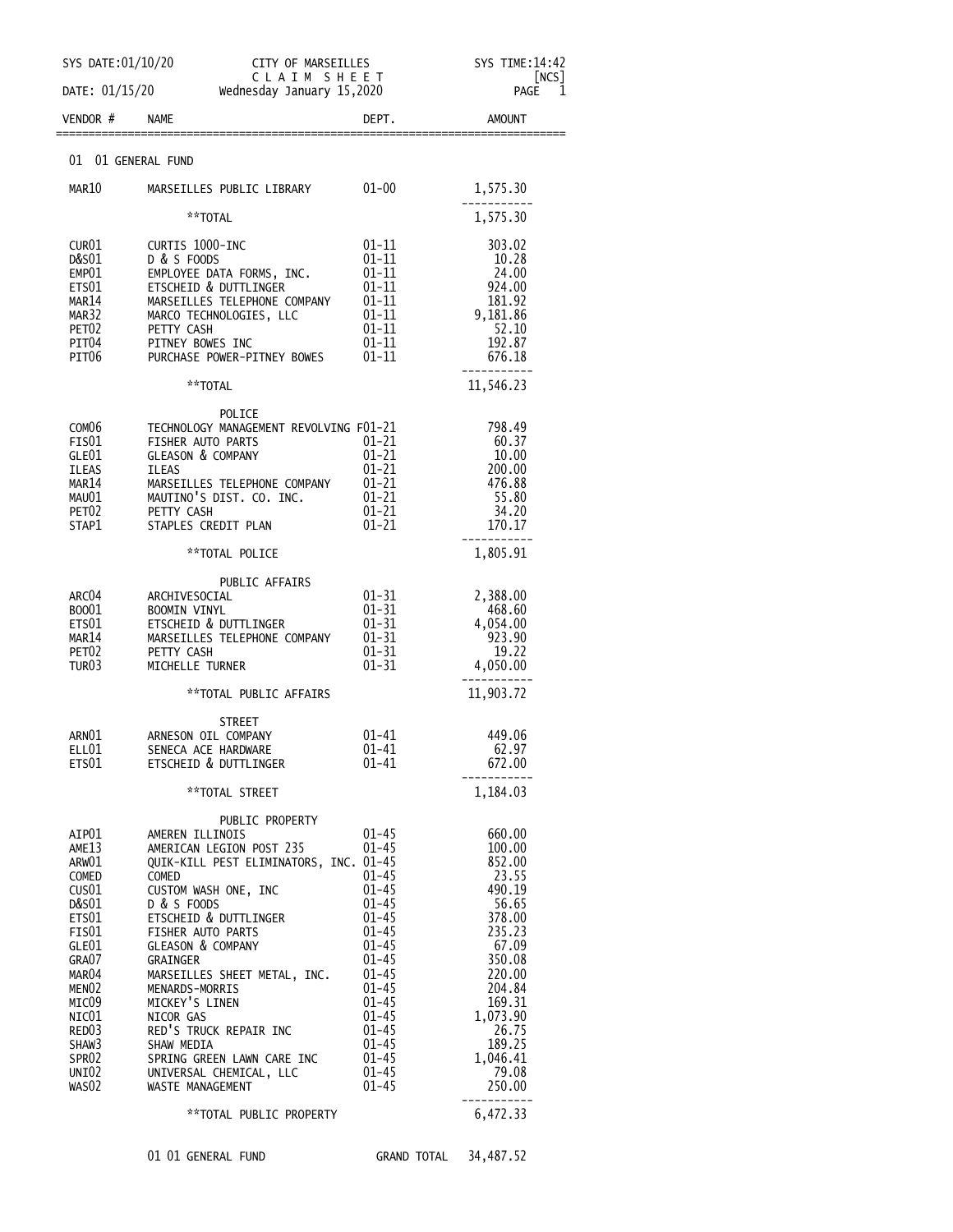|                   | CITY OF MARSEILLES<br>C L A I M  S H E E T<br>esday January 15,2020<br>SYS DATE:01/10/20<br>DATE: 01/15/20 Wednesday January 15,2020 |                      | SYS TIME: 14:42<br>[NCS]<br>$\mathcal{P}$<br><b>PAGE</b> |  |
|-------------------|--------------------------------------------------------------------------------------------------------------------------------------|----------------------|----------------------------------------------------------|--|
| VENDOR # NAME     |                                                                                                                                      | DEPT.                | <b>AMOUNT</b>                                            |  |
|                   | 06 06 PUBLIC BENEFIT FUND                                                                                                            |                      |                                                          |  |
| ADV04             | ADVANCED ASPHALT CORP                                                                                                                | 06-00                | 102,689.11                                               |  |
|                   | **TOTAL                                                                                                                              |                      | 102,689.11                                               |  |
|                   | 06 06 PUBLIC BENEFIT FUND GRAND TOTAL 102,689.11                                                                                     |                      |                                                          |  |
|                   | GLE01 GLEASON & COMPANY                                                                                                              | $07 - 00$            | 14.29                                                    |  |
|                   | **TOTAL                                                                                                                              |                      | 14.29                                                    |  |
|                   | 07 07 PUBLIC COMFORT STATION GRAND TOTAL                                                                                             |                      | 14.29                                                    |  |
|                   | LAB01 LABOR LOCAL 393                                                                                                                | $10 - 00$            | 500.00                                                   |  |
|                   | **TOTAL                                                                                                                              |                      | 500.00                                                   |  |
|                   | 10 10 DRUG & DUI ENFORCEMENT GRAND TOTAL                                                                                             |                      | 500.00                                                   |  |
| MAR10             | MARSEILLES PUBLIC LIBRARY 14-00                                                                                                      |                      | 484.70                                                   |  |
|                   | **TOTAL                                                                                                                              |                      | 484.70                                                   |  |
|                   | 14 14 SOCIAL SECURITY                                                                                                                | <b>GRAND TOTAL</b>   | 484.70                                                   |  |
| NIC $01$<br>REV01 | NICOR GAS<br>REVERE ELECTRIC                                                                                                         | 17-00<br>$17 - 00$   | 125.03<br>740.89                                         |  |
| SPR02             | SPRING GREEN LAWN CARE INC                                                                                                           | $17 - 00$            | 625.89                                                   |  |
|                   | **TOTAL                                                                                                                              |                      | 1,491.81                                                 |  |
|                   | 17 17 RECREATION FUND                                                                                                                | GRAND TOTAL 1,491.81 |                                                          |  |
| ETS01             | ETSCHEID & DUTTLINGER                                                                                                                | $22 - 00$            | 714.00                                                   |  |
|                   | **TOTAL                                                                                                                              |                      | 714.00                                                   |  |
|                   | 22 22 TIF I                                                                                                                          | <b>GRAND TOTAL</b>   | 714.00                                                   |  |
| ETS01             | ETSCHEID & DUTTLINGER                                                                                                                | $23 - 00$            | 712.00                                                   |  |
|                   | **TOTAL                                                                                                                              |                      | 712.00                                                   |  |
|                   | 23 23 TIF II                                                                                                                         | <b>GRAND TOTAL</b>   | 712.00                                                   |  |
| ETS01             | ETSCHEID & DUTTLINGER                                                                                                                | $24 - 00$            | 84.00                                                    |  |
|                   | **TOTAL                                                                                                                              |                      | 84.00                                                    |  |
|                   | 24 24 TIF III                                                                                                                        | <b>GRAND TOTAL</b>   | 84.00                                                    |  |
| RENO <sub>5</sub> | RENWICK & ASSOCIATES, INC.                                                                                                           | $30 - 00$            | 8,040.00                                                 |  |
|                   | **TOTAL                                                                                                                              |                      | 8,040.00                                                 |  |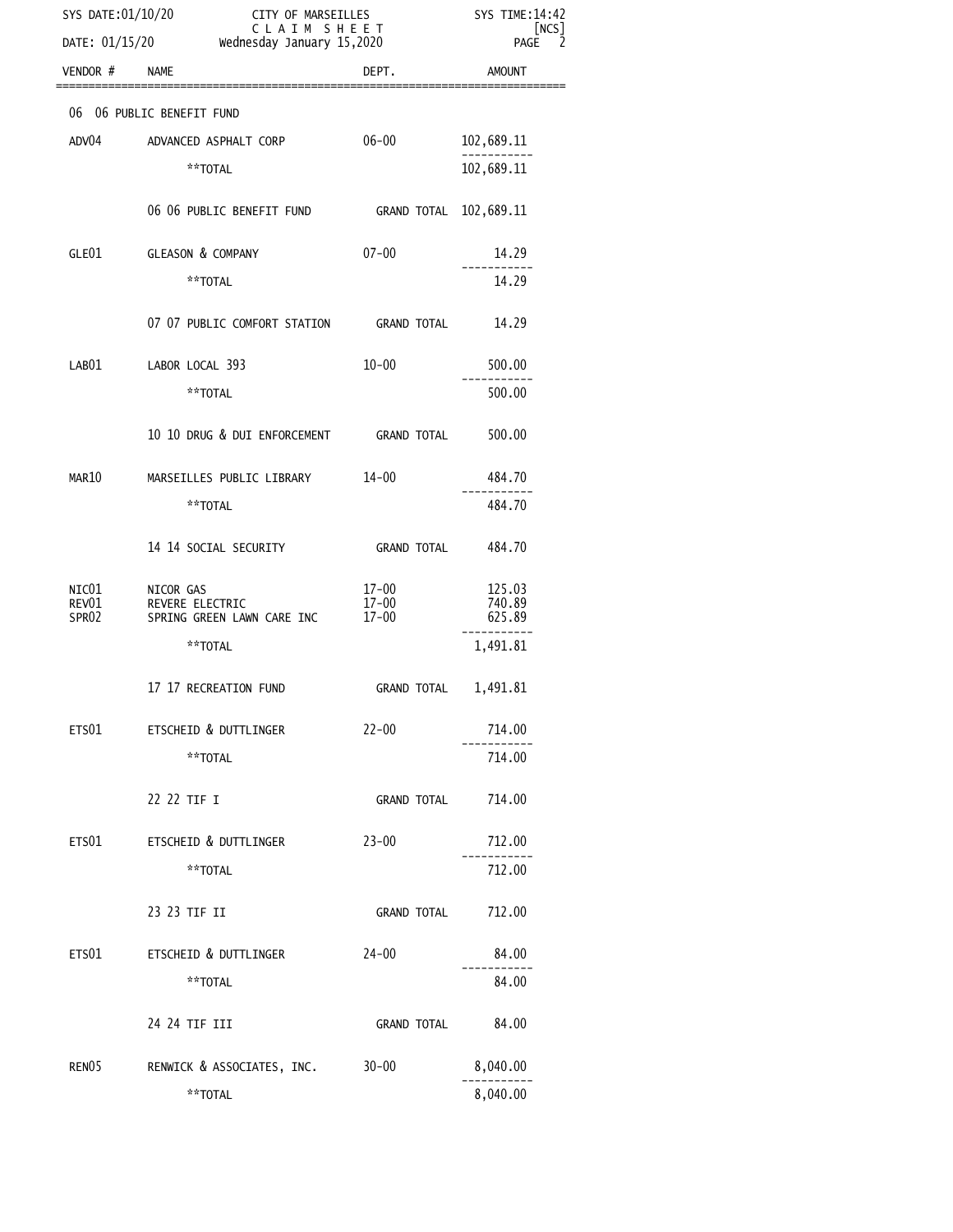| SYS DATE:01/10/20       | CITY OF MARSEILLES<br>CLAIM SHEET | SYS TIME: 14:42<br>[NCS] |
|-------------------------|-----------------------------------|--------------------------|
| DATE: 01/15/20          | Wednesday January 15,2020         | PAGE 3                   |
| VENDOR #<br><b>NAME</b> | DEPT.                             | <b>AMOUNT</b>            |

==============================================================================

30 30 STREETS/CAPITAL IMPROVEMENTS

|                                                                                       | 30 30 STREETS/CAPITAL IMPROVEMENTS GRAND TOTAL 8,040.00                                                                                                                                                                                                                                                                                                                                                         |                                                                                                                                   |                                                                                                                             |
|---------------------------------------------------------------------------------------|-----------------------------------------------------------------------------------------------------------------------------------------------------------------------------------------------------------------------------------------------------------------------------------------------------------------------------------------------------------------------------------------------------------------|-----------------------------------------------------------------------------------------------------------------------------------|-----------------------------------------------------------------------------------------------------------------------------|
| ELL01<br>$ETU1$<br>ETS01<br>GLE01<br>ILL32<br>WAT01                                   | SENECA ACE HARDWARE<br>ETSCHEID & DUTTLINGER<br>GLEASON & COMPANY<br>ILLINOIS VALLEY EXCAVATING INC. 50-00<br>WATER PRODUCTS COMPANY 50-00                                                                                                                                                                                                                                                                      | 50-00 17.44<br>50-00 9,296.00                                                                                                     | 17.44<br>11.19<br>3,728.00<br>1,538.00                                                                                      |
|                                                                                       | **TOTAL                                                                                                                                                                                                                                                                                                                                                                                                         |                                                                                                                                   | 14,590.63                                                                                                                   |
|                                                                                       | 50 50 STORMWATER MANAGEMENT FUND GRAND TOTAL 14,590.63                                                                                                                                                                                                                                                                                                                                                          |                                                                                                                                   |                                                                                                                             |
| ETS01<br>GLE01<br>MAR14<br>NIC $01$<br>OSF03<br>PET <sub>02</sub><br>PIT06            | ETSCHEID & DUTTLINGER<br>GLEASON & COMPANY<br>SLEASUN & CUMPANY<br>MARSEILLES TELEPHONE COMPANY 51-00<br>NICOR GAS<br>OSF SAINT ELIZABETH MEDICAL CENTES1-00<br>PETTY CASH<br>PETTY CASH<br>DIPCHASE POWER-PITNEY POWES 51-00<br>DIPCHASE POWER-PITNEY POWES 51-00<br>PURCHASE POWER-PITNEY BOWES<br>POSO2 POSTMASTER 51-00<br>WATO1 WATER PRODUCTS COMPANY 51-00<br>WATO7 WATER SYSTEMS ENGINEERING, INC 51-00 | $51 - 00$<br>$51 - 00$<br>$51 - 00$<br>$51 - 00$<br>$51 - 00$                                                                     | 546.00<br>43.89<br>93.84<br>214.10<br>198.00<br>75.00<br>200,00<br>300,00<br>645.30<br>1,185.00                             |
|                                                                                       | **TOTAL                                                                                                                                                                                                                                                                                                                                                                                                         |                                                                                                                                   | 3,501.13                                                                                                                    |
| TES01 T.E.S.T.                                                                        |                                                                                                                                                                                                                                                                                                                                                                                                                 | $51 - 10$                                                                                                                         | 36.00                                                                                                                       |
|                                                                                       | **TOTAL                                                                                                                                                                                                                                                                                                                                                                                                         |                                                                                                                                   | 36.00                                                                                                                       |
|                                                                                       | 51 51 WATER FUND                                                                                                                                                                                                                                                                                                                                                                                                | <b>GRAND TOTAL</b>                                                                                                                | 3,537.13                                                                                                                    |
| CUL02<br>յսւ<br>D&S01<br>DEL03<br>"Կ.L01<br>"Վ<br>GLE01<br>MAR14<br>NIC $01$<br>WAL04 | CULLIGAN<br>D & S FOODS<br>DELTA INDUSTRIES<br>SENECA ACE HARDWARE<br>ETSCHEID & DUTTLINGER<br>FISHER AUTO PARTS<br><b>GLEASON &amp; COMPANY</b><br>MARSEILLES TELEPHONE COMPANY<br>NICOR GAS<br>PITO6<br>PITO6 PURCHASE POWER-PITNEY BOWES<br>POSO2 POSTMASTER<br><b>BILL WALSH FORD</b>                                                                                                                       | $52 - 00$<br>$52 - 00$<br>32-00<br>52-00<br>52-00<br>52-00<br>52-00<br>52-00<br>52-00<br>$52 - 00$<br>52-00<br>52-00<br>$52 - 00$ | 12.30<br>5.98<br>661.41<br>34.23<br>336.00<br>2.79<br>73.65<br>54.92<br>377.51<br>200.00<br>300.00<br>349.23<br>----------- |
|                                                                                       | **TOTAL                                                                                                                                                                                                                                                                                                                                                                                                         |                                                                                                                                   | 2,408.02                                                                                                                    |
| COMED                                                                                 | COMED                                                                                                                                                                                                                                                                                                                                                                                                           | $52 - 10$                                                                                                                         | 173.19                                                                                                                      |
|                                                                                       | **TOTAL                                                                                                                                                                                                                                                                                                                                                                                                         |                                                                                                                                   | 173.19                                                                                                                      |

|       | 52 52 SEWER FUND                       | GRAND TOTAL | 2.581.21  |
|-------|----------------------------------------|-------------|-----------|
| WAT06 | WATER WELL SOLUTION IL DIVISION, 57-00 |             | 10,486.00 |
|       | **⊤OTAI                                |             | 10,486,00 |

57 57 WATER SYSTEM IMP & REPL GRAND TOTAL 10,486.00